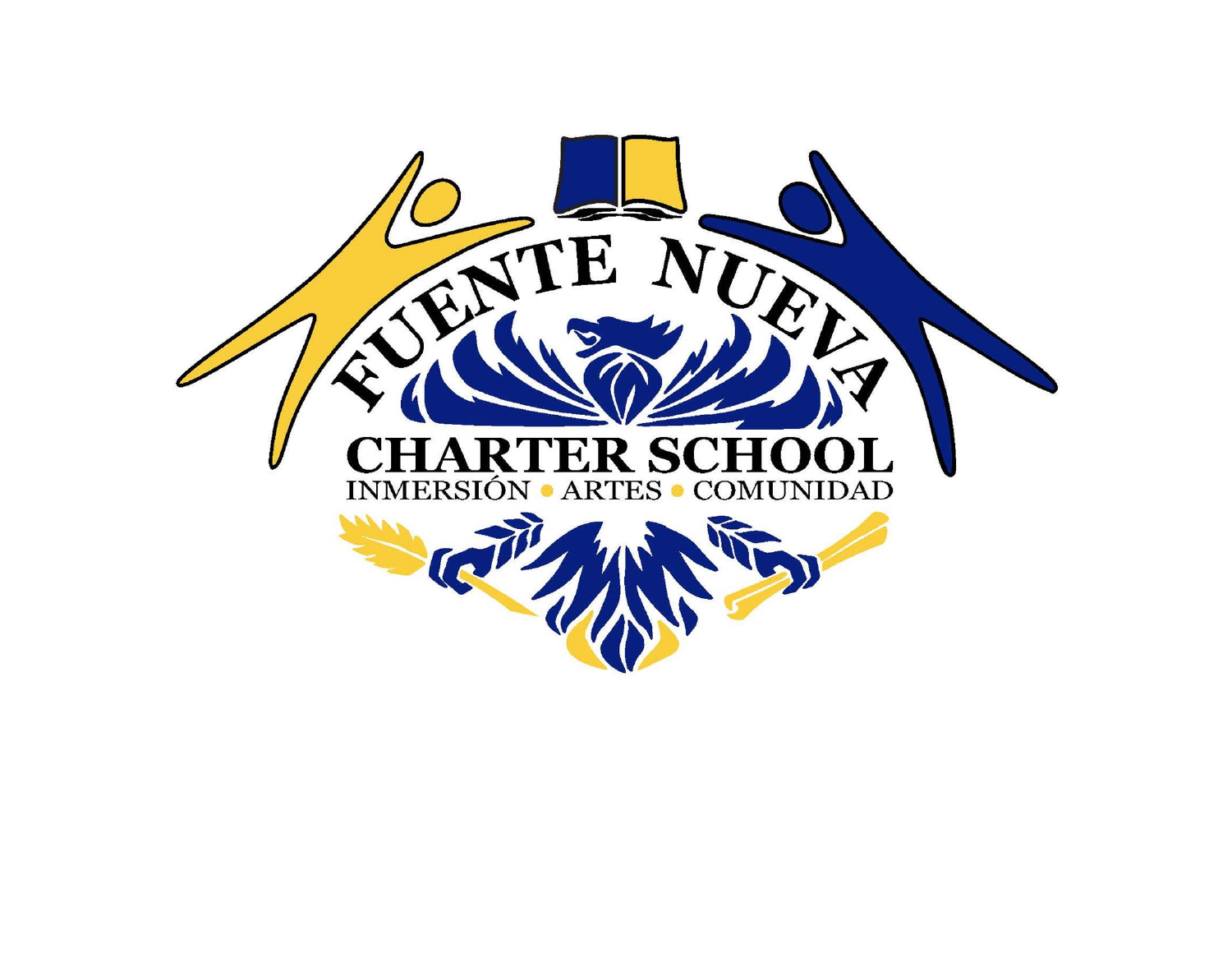# **Expanded Learning [Opportunities](#page-6-0) Grant Plan**

| <b>Local Educational Agency (LEA) Name</b> | <b>Contact Name and Title</b> | <b>Email and Phone</b> |
|--------------------------------------------|-------------------------------|------------------------|
| Fuente Nueva Charter School                | <b>Beth Wylie</b>             | bwylie@fuentenueva.org |
|                                            | <b>Charter Director</b>       | 707-822-3348           |

The following is the local educational agency's (LEA's) plan for providing supplemental instruction and support to students, including those identified as needing academic, social-emotional, and other supports, including the provision of meals and snacks. The plan will explain how the LEA will use the funds it receives through the Expanded Learning Opportunities (ELO) Grant to implement a learning recovery program for at least the students included in one or more of the following groups: low-income students, English learners, foster youth, homeless students, students with disabilities, students at risk of abuse, neglect, or exploitation, disengaged students, and students who are below grade level, including, but not limited to, those who did not enroll in kindergarten in the 2020–21 school year, credit-deficient students, high school students at risk of not graduating, and other students identified by certificated staff.

For specific requirements please refer to the Expanded Learning Opportunities Grant Plan Instructions.

### **Plan [Descriptions](#page-8-0)**

A description of how parents, teachers, and school staff were involved in the [development](#page-8-1) of the plan.

Engagement in the planning of the Expanded Learning Opportunity plan occurred in a variety of formats. The families gave input during the regularly scheduled office hours held by the teachers and Charter Director. Family and community members also participated in many of our charter council meetings this year. Through those discussions, priorities surfaced that influenced the ELO plan. Staff and teachers had the chance to provide input into the plan during regularly occurring staff meetings, the Multi Tiered System of Support Team meetings, and email communication.

Families and community members shared a variety of needs that have been incorporated into the plan. Parent input was gathered through surveys, informal meetings with the Charter Director and during formal office hours that are scheduled monthly. The in person connections offered by the weekly material exchange and daily lunch program also offered an opportunity for conversations that led to input into the development of this plan.

A [description](#page-8-2) of how students will be identified and the needs of students will be assessed[.](#page-8-2)

Students will be assessed using a variety of local assessments including STAR Renaissance Reading and Math, iStation Spanish language arts, student connection surveys, and teacher created materials. The Multi-Tiered System of Support team desegregates the data and evaluates it along with classroom observations and when necessary parent input. This evaluation leads to identifying student need for academic, behavioral and social-emotional support. Teachers regularly collaborate and reflect on their student's abilities in each area and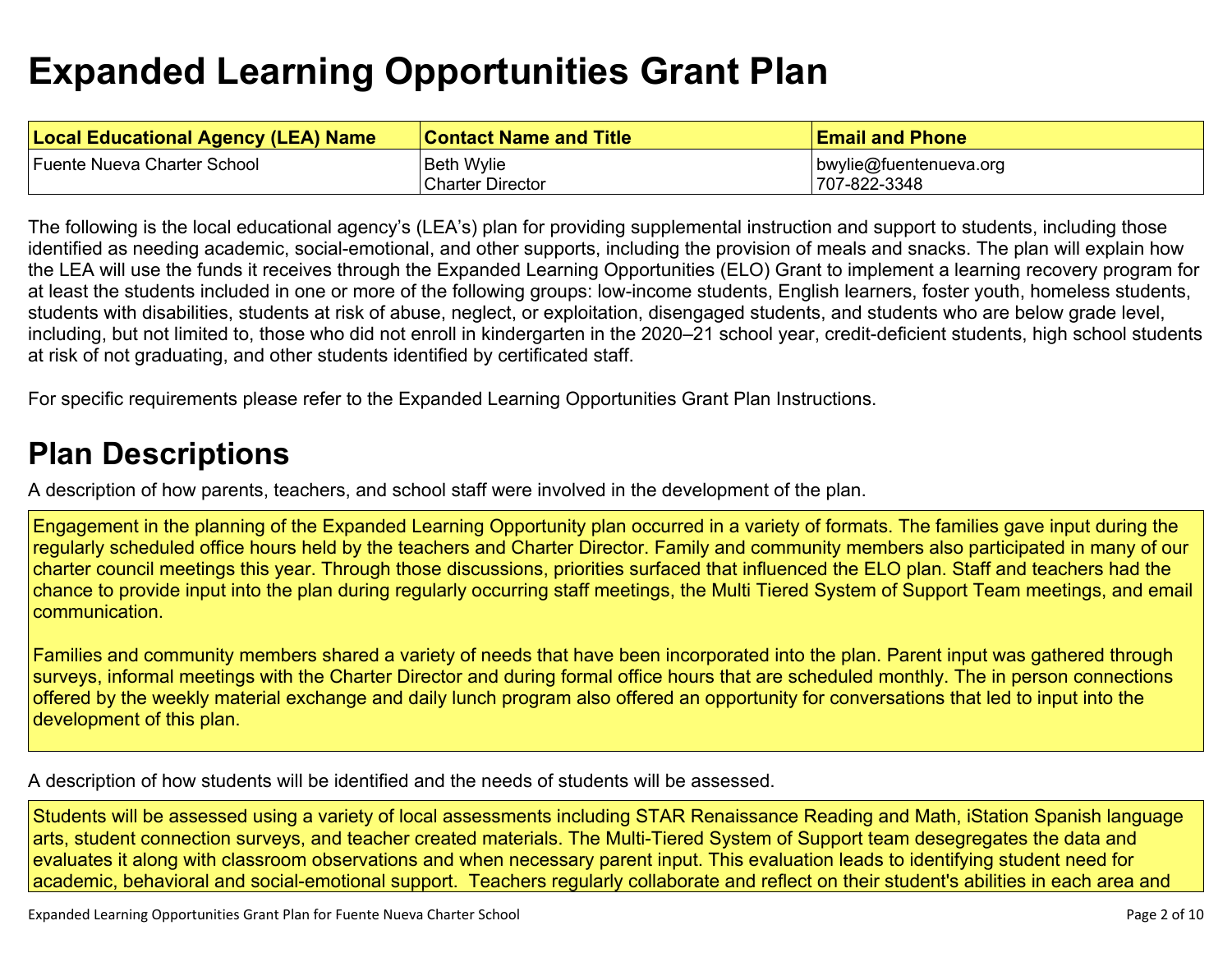consider strategies and supports that meet all students needs. Through continued professional development staff will stay current with the latest ways to both formally and informally monitor student learning, social emotional and behavioral needs.

A description of how parents and guardians of students will be informed of the opportunities for [supplemental](#page-8-3) instruction and support[.](#page-8-3)

Parents will be informed in a variety of ways what opportunities exist for supplemental instruction and support. Notifications will be sent via email, posted on our school website and in other regular school communication such as newsletters or mailings. When needed personal connection will be made through phone or other communication methods that suit the families needs. Information will be provided in both English and Spanish and any other primary home language that exists in our school community.

A description of the LEA's plan to provide [supplemental](#page-8-4) instruction and support[.](#page-8-4)

Based on local assessments and teacher observation, the students at Fuente Nueva have demonstrated a wide range of needs as they return to school. While some students have excelled during distance learning, others have regressed significantly. To meet the. needs of all students the plan needs to both address those who are most at risk while also supporting every child's continued academic and social emotional growth. For this reason, the majority of the additional supplemental instruction and support will come in the form paraprofessionals who will provide services to students in the form of after school tutoring and homework support in the after school program. (6 paraprofessionals, 2 hours a day, five days a week @\$42,210, Extending learning time)

After school tutoring is traditionally offered by classroom teachers to our highest needs students. Paraprofessionals will assist the teachers tutoring which will allow them to increase the amount of students who may receive support. The paraprofessionals will also extend the support into the after school program.

For those who are most in need, after school tutoring will be offered four days a week. The after school program will also offer homework support, enrichment learning and lots of opportunity for open ended play for all students. By pairing after school tutoring services with after school care we are able to serve more students with both academic and social emotional support.

Both in school intervention services and after school tutoring will be further supported by increasing the resource teacher's full time equivalency from .6 FTE to .8 FTE. This increase amounts to having the resource teacher on campus four days a week instead of the previous three days a week. This will allow us to dramatically increase student access to Response to Intervention services with a credentialed teacher. Student learning outcomes will improved as will our ability to identify students who may qualify for special education services. (\$12,188 Accelerating progress to close learning gaps)

Fuente Nueva is proud to offer a cooked from scratch program that prioritize whole foods and organic ingredients. The school lunch program will operate through the federal waiver to offer a Summer Seamless program that enables us to offer free meals and snacks to all students. This will dramatically increase our lunch program participation. Additionally we will offer both breakfast and lunch for the first time. To meet the demands of the program, we will employee additional staff who will support the clerical and delivery of the lunch program (\$11,449 Integrated student support). Offering free meals to our students provides much needed support for our most needy families who will benefit from healthy meals at school twice a day. Every family will benefit from the offering of healthy meals that the family, which is one less thing for families to account for in their busy lives.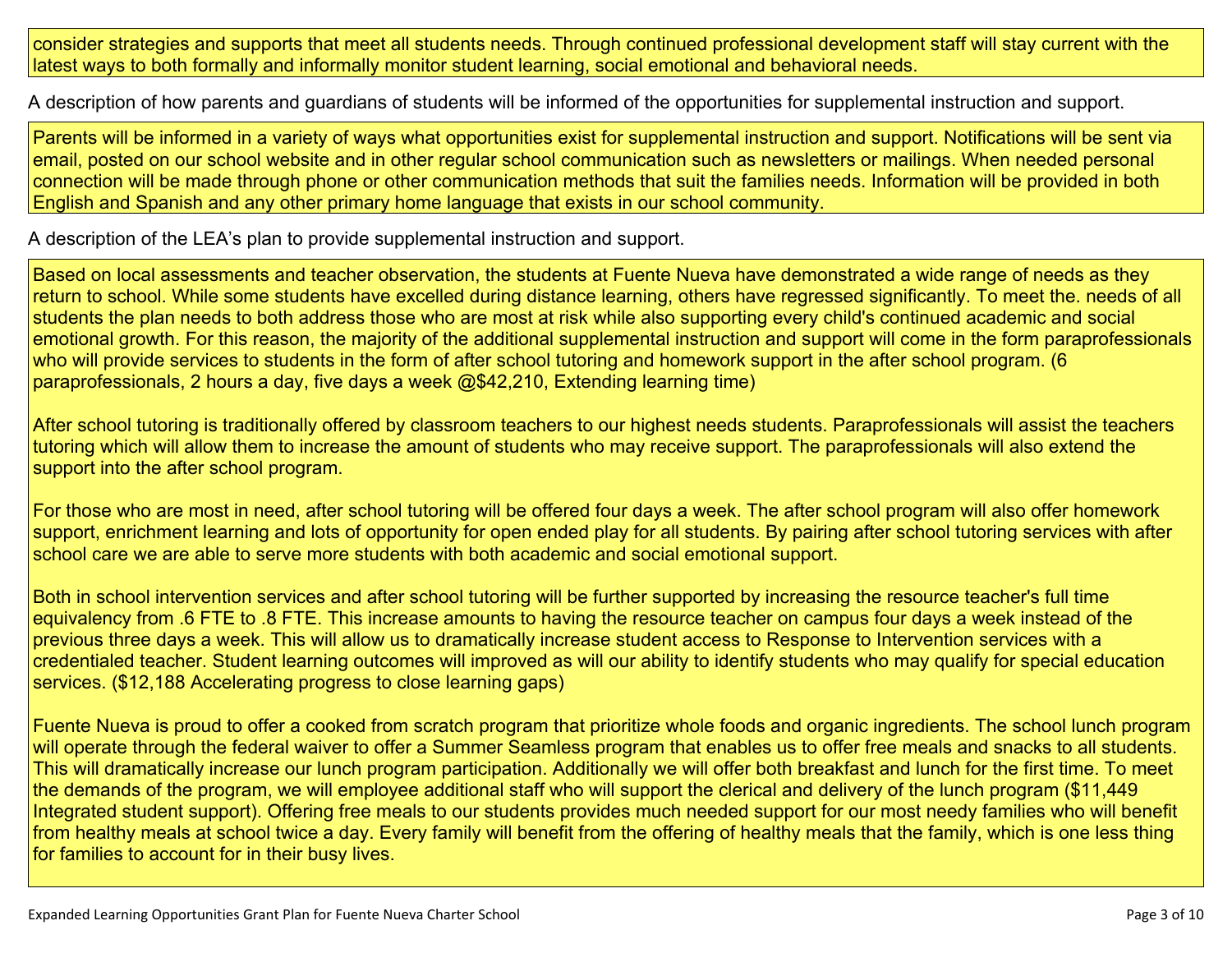Additional academic services will be provide to students through the use of progress monitoring and benchmark assessments for all students. Through the use of the STAR Renaissance learning platform students will be assessed in both English and Math on a consistent basis. Students will be given a learning plan based on the results of their assessments. These learning plans are adaptive in nature and allows students to work at their own pace, thus supporting both below and above grade level students. The learning plan will be completed both in and after school.

To support students in learning Spanish we will use iStation, which is an adaptive online learning platform that also provides ongoing progress monitoring and benchmark assessments. Through an online learning platform entitled BrainPOP additional emergent language support will be provided for both at school and home learning for both our English and Spanish language learners. The online learning platform BrainPOP also offers a social emotional learning component to support teachers in providing ongoing explicit instruction in strategies to help students to self regulate so they are ready to learn. All three of these online learning platforms will provide additional academic resources for students (\$12,487 Additional Academic Supports)

To support our Emergent Bilingual students (English Language Learners) we will increase services through additional FTE of the resource specialist. The increased time on campus will allow that teacher to provide added services for emergent bilinguals by certificated staff. These supports will occur during the school day and when necessary will be offered during after school. The online learning platform described BrainPOP that is described above has a strong English Language Learner platform that will support continued growth for students learning English as a second language.

Fuente Nueva is proud to have a school counselor to support the social emotional needs of our students. Mindfulness and yoga are taught by visiting teachers to help student regulate themselves so they are ready to learn. The plan includes the opportunity for us to increase staff capacity through professional development. By offering access to training in trauma informed practices, mindfulness or other social emotional supports for children we can expand supports offered by all certificated and classified staff. (\$5000, Training to support social emotional needs of students) The goal is that mindfulness practices will be utilized in all classrooms on a regular basis.

### **[Expenditure](#page-9-0) Pla[n](#page-9-0)**

The following table provides the LEA's expenditure plan for how it will use ELO Grant funds to support the supplemental instruction and support strategies being implemented by the LEA.

| <b>Supplemental Instruction and Support Strategies</b> | <b>Planned Expenditures</b> | <b>Actual Expenditures</b> |
|--------------------------------------------------------|-----------------------------|----------------------------|
| <b>Extending instructional learning time</b>           | \$41,124                    |                            |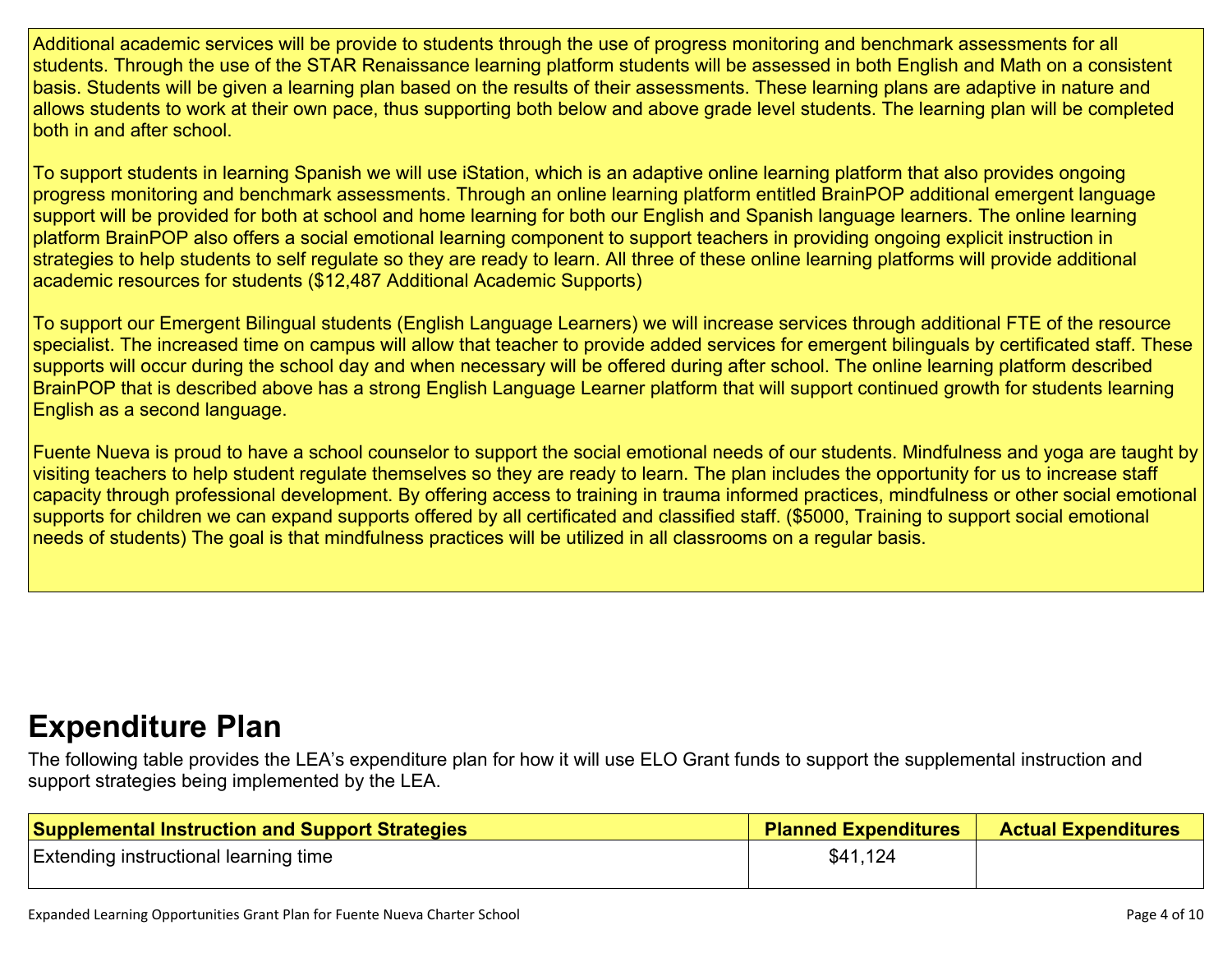| <b>Supplemental Instruction and Support Strategies</b>                                                                                                    | <b>Planned Expenditures</b> | <b>Actual Expenditures</b> |
|-----------------------------------------------------------------------------------------------------------------------------------------------------------|-----------------------------|----------------------------|
|                                                                                                                                                           |                             |                            |
| Accelerating progress to close learning gaps through the implementation, expansion,<br>or enhancement of learning supports                                | \$12,188                    |                            |
| Integrated student supports to address other barriers to learning                                                                                         | \$11,449                    |                            |
| Community learning hubs that provide students with access to technology, high-speed<br>internet, and other academic supports                              | $\mathbf 0$                 |                            |
| Supports for credit deficient students to complete graduation or grade promotion<br>requirements and to increase or improve students' college eligibility | $\Omega$                    |                            |
| Additional academic services for students                                                                                                                 | \$12,487                    |                            |
| Training for school staff on strategies to engage students and families in addressing<br>students' social-emotional health and academic needs             | \$5000                      |                            |
| <b>Total Funds to implement the Strategies</b>                                                                                                            | 83,334.00                   |                            |

A description of how ELO Grant funds are being [coordinated](#page-9-1) with other federal Elementary and Secondary School Emergency Relief Funds [received](#page-9-1) by the LEA.

The myriad of funding streams created to support students during the global pandemic provide a web of opportunity for schools to adapt our programs to the current needs of the community. We are using the Expanded Learning Opportunity (ELO) plan as a backbone of our increased actions and services as we move forward.The plan is primarily being used to offer additional tutoring that will not only benefit the highest needs students but also have the capacity to offer services for every student. This will occur with after school tutoring and homework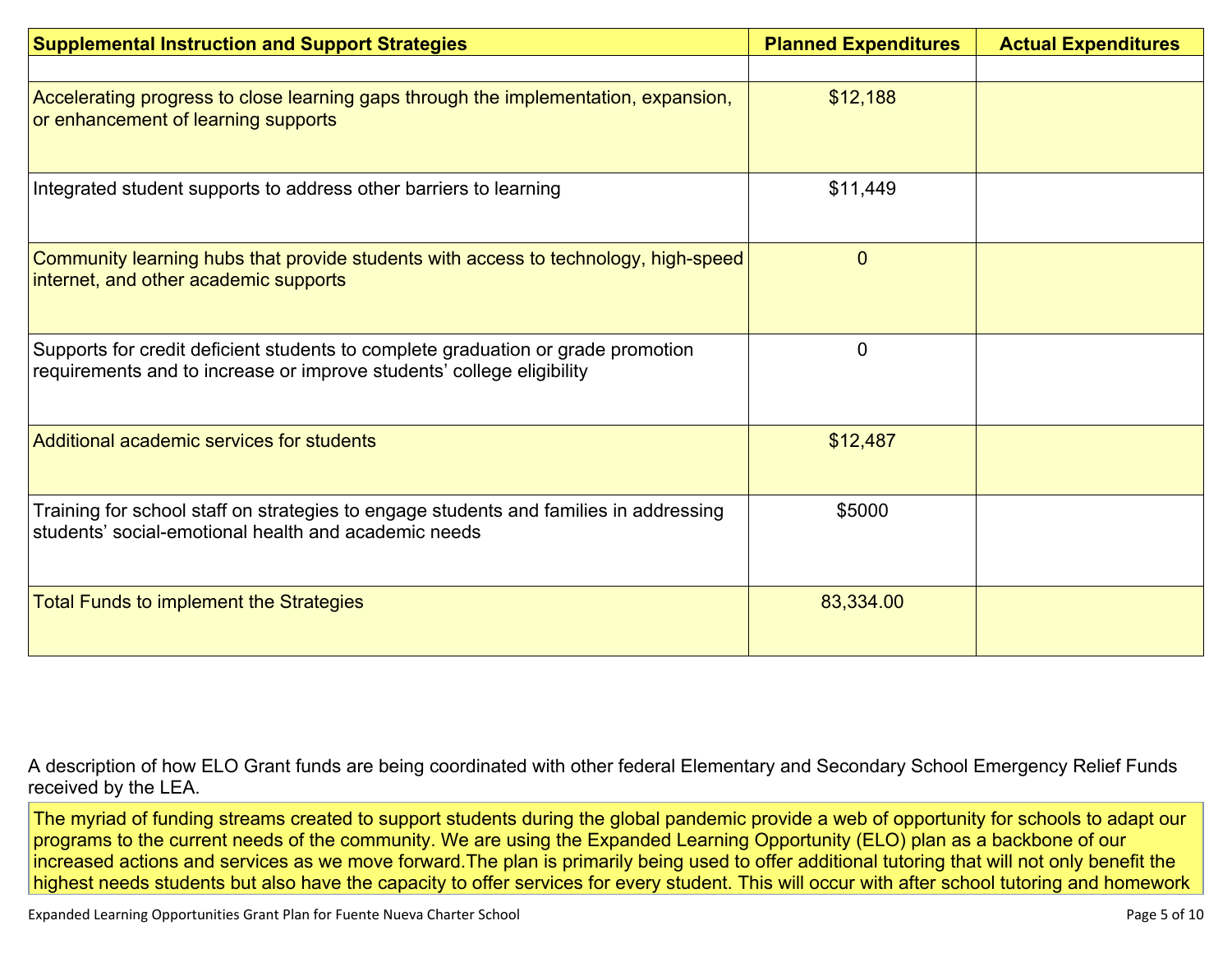support in the after school program. The plan also supports learn platforms and support for the school nutrition program. To address inherent trauma of the past year all staff will have the opportunity to participate in professional development that supports students social emotional and mental health needs.

Other funding sources, such as the Elementary and Secondary School Emergency Relief Funds, will help fill in the gaps that the ELO grant leave behind. An example of this is the funding of desks and additional tables to allow for social distancing both this school year and next if necessary, instructional coaches and more. Another example is adding 1.0 FTE additional credentialed teacher to help address learning loss and support the possibility of continued distance learning.

Due to the need to adopt a plan in May 2021 for the Extended Learning Opportunity Grant we are putting the expenses that we are certain will be offered in the 21/22 school year. The ESSER funds will support expenses listed above as well as those related to the expenses to implement the ELO plan that were not anticipated at the time the plan was written.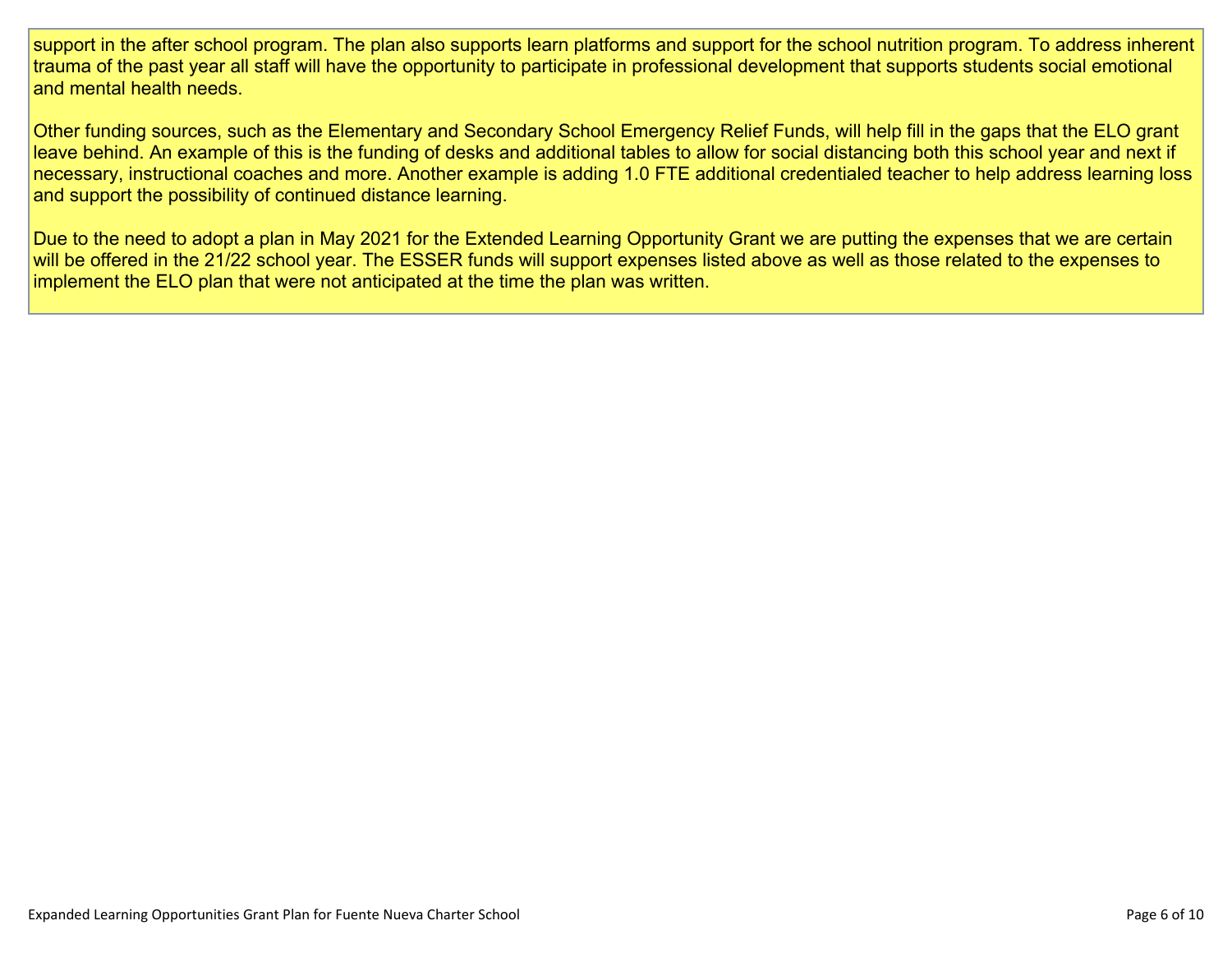### <span id="page-6-0"></span>**Expanded Learning Opportunities Grant Plan Instructions: Introduction**

The Expanded Learning Opportunities Grant Plan must be completed by school districts, county offices of education, or charter schools, collectively referred to as Local Educational Agencies (LEAs), that receive Expanded Learning Opportunities (ELO) Grant funds under California *Education Code* (*EC*) Section 43521(b). The plan must be adopted by the local governing board or body of the LEA at a public meeting on or before June 1, 2021, and must be submitted to the county office of education, the California Department of Education, or the chartering authority within five days of adoption, as applicable. The plan must be updated to include the actual expenditures by December 1, 2022.

For technical assistance related to the completion of the Expanded Learning Opportunities Grant Plan, please contact *[ELOGrants@cde.ca.gov](mailto:ELOGrants@cde.ca.gov).*<mailto:lcff@cde.ca.gov>

### **Instructions: Plan Requirements**

An LEA receiving ELO Grant funds under *EC* Section 43521(b) is required to implement a learning recovery program that, at a minimum, provides supplemental instruction, support for social and emotional well-being, and, to the maximum extent permissible under the guidelines of the United States Department of Agriculture, meals and snacks to, at a minimum, students who are included in one or more of the following groups:

- low-income.
- English learners,
- foster youth,
- homeless students,
- students with disabilities.
- students at risk of abuse, neglect, or exploitation,
- disengaged students, and
- students who are below grade level, including, but not limited to, those who did not enroll in kindergarten in the 2020–21 school year, creditdeficient students, high school students at risk of not graduating, and other students identified by certificated staff.

For purposes of this requirement

- "Supplemental instruction" means the instructional programs provided in addition to and complementary to the LEAs regular instructional programs, including services provided in accordance with an individualized education program (IEP).
- "Support" means interventions provided as a supplement to those regularly provided by the LEA, including services provided in accordance with an IEP, that are designed to meet students' needs for behavioral, social, emotional, and other integrated student supports, in order to enable students to engage in, and benefit from, the supplemental instruction being provided.
- "Students at risk of abuse, neglect, or exploitation" means students who are identified as being at risk of abuse, neglect, or exploitation in a written referral from a legal, medical, or social service agency, or emergency shelter.

*EC* Section 43522(b) identifies the seven supplemental instruction and support strategies listed below as the strategies that may be supported with ELO Grant funds and requires the LEA to use the funding only for any of these purposes. LEAs are not required to implement each supplemental instruction and support strategy; rather LEAs are to work collaboratively with their community partners to identify the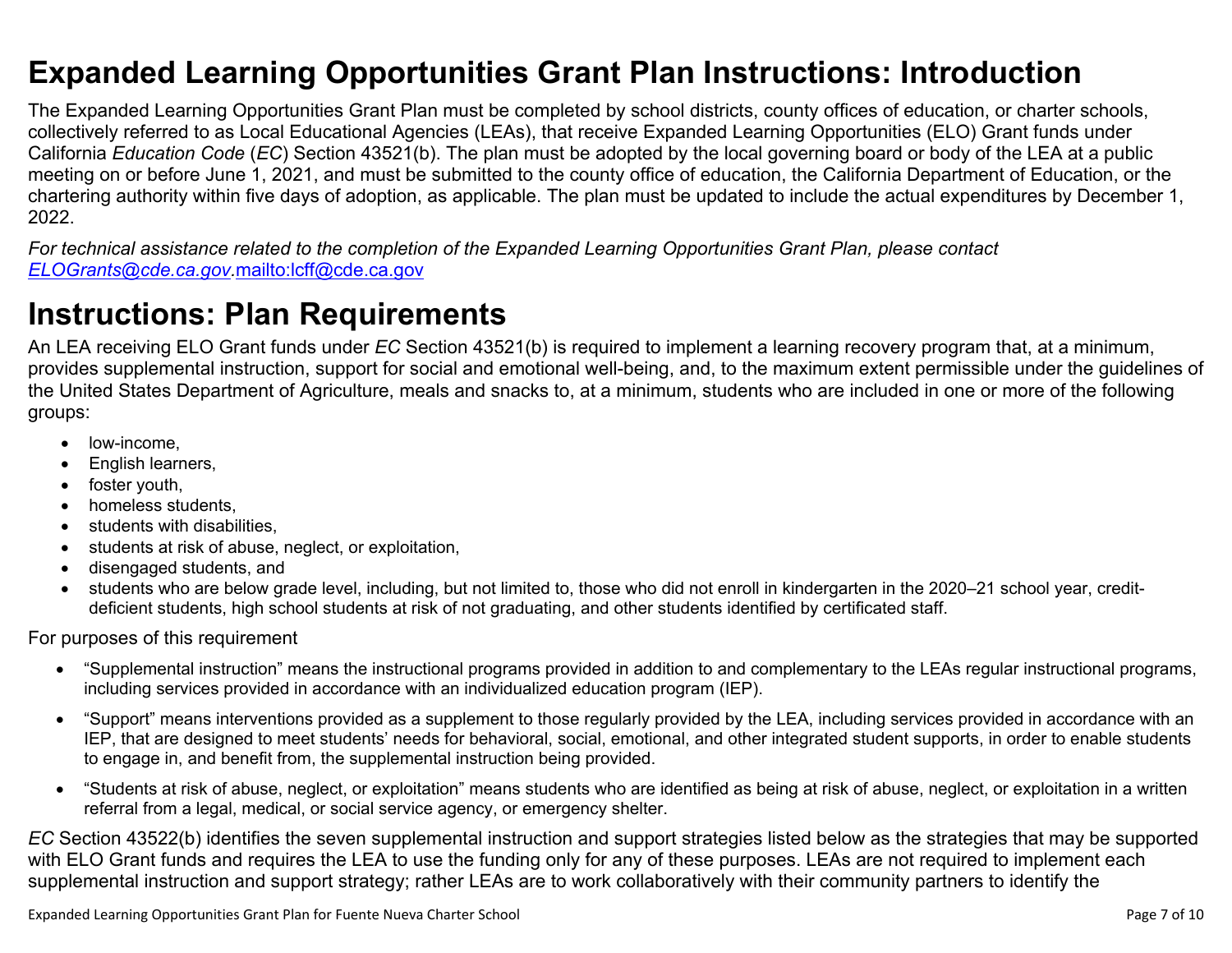supplemental instruction and support strategies that will be implemented. LEAs are encouraged to engage, plan, and collaborate on program operation with community partners and expanded learning programs, and to leverage existing behavioral health partnerships and Medi-Cal billing options in the design and implementation of the supplemental instruction and support strategies being provided (*EC* Section 43522[h]).

The seven supplemental instruction and support strategies are:

- 1. Extending instructional learning time in addition to what is required for the school year by increasing the number of instructional days or minutes provided during the school year, providing summer school or intersessional instructional programs, or taking any other action that increases the amount of instructional time or services provided to students based on their learning needs.
- 2. Accelerating progress to close learning gaps through the implementation, expansion, or enhancement of learning supports including, but not limited to, any of the following:
	- a. Tutoring or other one-on-one or small group learning supports provided by certificated or classified staff.
	- b. Learning recovery programs and materials designed to accelerate student academic proficiency or English language proficiency, or both.
	- c. Educator training, for both certificated and classified staff, in accelerated learning strategies and effectively addressing learning gaps, including training in facilitating quality and engaging learning opportunities for all students.
- 3. Integrated student supports to address other barriers to learning, such as the provision of health, counseling, or mental health services, access to school meal programs, before and after school programs, or programs to address student trauma and social-emotional learning, or referrals for support for family or student needs.
- 4. Community learning hubs that provide students with access to technology, high-speed internet, and other academic supports.
- 5. Supports for credit deficient students to complete graduation or grade promotion requirements and to increase or improve students' college eligibility.
- 6. Additional academic services for students, such as diagnostic, progress monitoring, and benchmark assessments of student learning.
- 7. Training for school staff on strategies, including trauma-informed practices, to engage students and families in addressing students' socialemotional health needs and academic needs.

As a reminder, *EC* Section 43522(g) requires that all services delivered to students with disabilities be delivered in accordance with an applicable IEP.

#### **Fiscal Requirements**

The following fiscal requirements are requirements of the ELO grant, but they are not addressed in this plan. Adherence to these requirements will be monitored through the annual audit process.

- The LEA must use at least 85 percent (85%) of its apportionment for expenditures related to providing in-person services in any of the seven purposes described above.
- The LEA must use at least 10 percent (10%) of the funding that is received based on LCFF entitlement to hire paraprofessionals to provide supplemental instruction and support through the duration of this program, with a priority for full-time paraprofessionals. The supplemental instruction and support provided by the paraprofessionals must be prioritized for English learners and students with disabilities. Funds expended to hire paraprofessionals count towards the LEAs requirement to spend at least 85% of its apportionment to provide in-person services.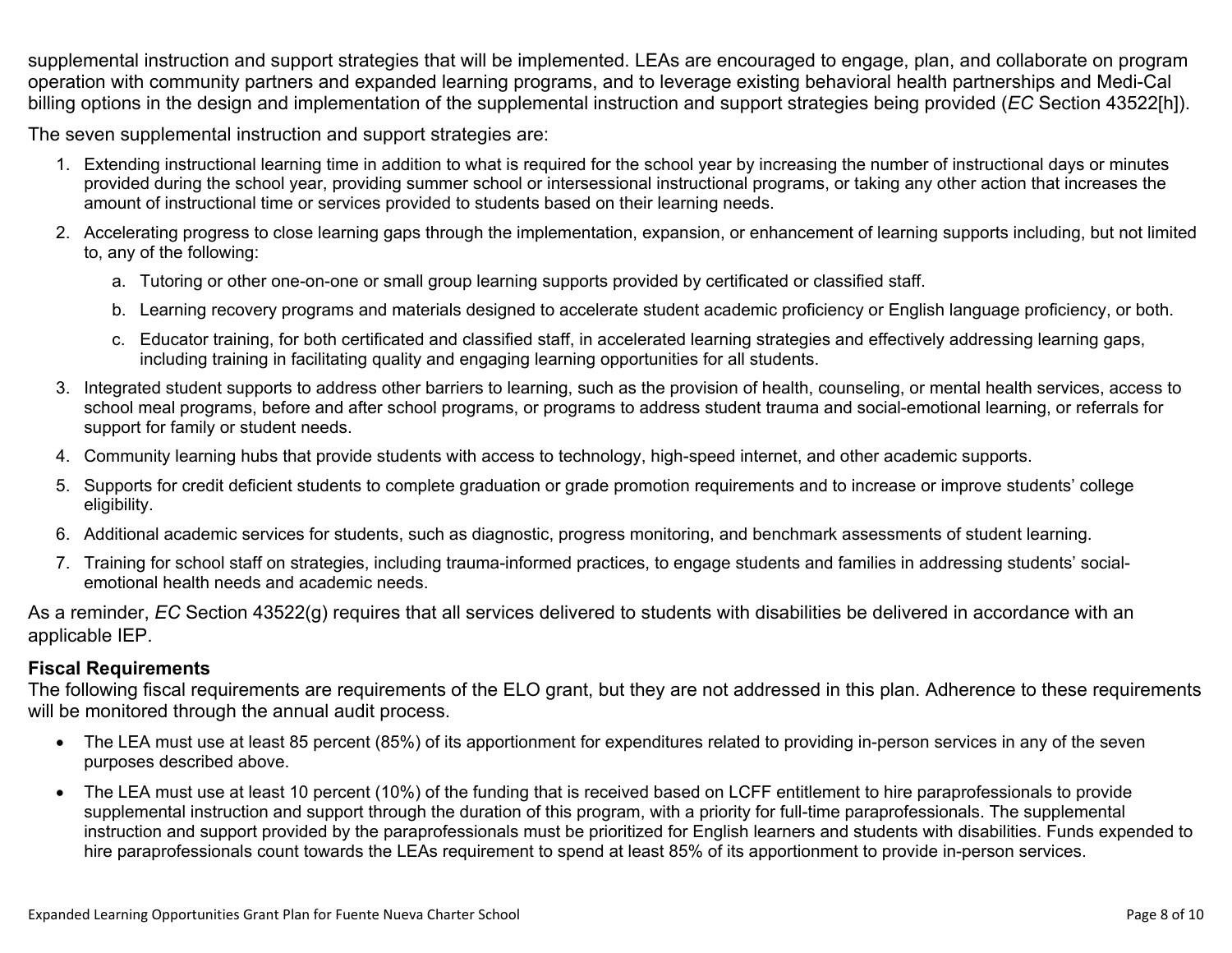<span id="page-8-0"></span> An LEA may use up to 15 percent (15%) of its apportionment to increase or improve services for students participating in distance learning or to support activities intended to prepare the LEA for in-person instruction, before in-person instructional services are offered.

## **Instructions: Plan Descriptions**

Descriptions provided should include sufficient detail yet be sufficiently succinct to promote a broad understanding among the LEA's local community.

#### <span id="page-8-1"></span>**A description of how parents, teachers, and school staff were involved in the development of the plan**

Describe the process used by the LEA to involve, at a minimum, parents, teachers, and school staff in the development of the Expanded Learning Opportunities Grant Plan, including how the LEA and its community identified the seven supplemental instruction and support strategies that will be implemented. LEAs are encouraged to engage with community partners, expanded learning programs, and existing behavioral health partnerships in the design of the plan.

#### <span id="page-8-2"></span>A description of how parents and guardians of students will be informed of the opportunities for supplemental instruction and **support.**

Describe the LEA's plan for informing the parents and guardians of students identified as needing supplemental instruction and support of the availability of these opportunities, including an explanation of how the LEA will provide this information in the parents' and guardians' primary languages, as applicable.

#### <span id="page-8-3"></span>**A description of how students will be identified and the needs of students will be assessed**

Describe the LEA's plan for identifying students in need of academic, social-emotional, and other integrated student supports, including the LEA's plan for assessing the needs of those students on a regular basis. The LEA's plan for assessing the academic needs of its students may include the use of diagnostic and formative assessments.

As noted above in the Plan Requirements, "other integrated student supports" are any supports intended to address barriers to learning, such as the provision of health, counseling, or mental health services, access to school meal programs, before and after school programs, or programs to address student trauma and social-emotional learning, or referrals for support for family or student needs.

#### <span id="page-8-4"></span>**A description of the LEA's plan to provide supplemental instruction and support**

Describe the LEA's plan for how it will provide supplemental instruction and support to identified students in the seven strategy areas defined in the Plan Requirements section. As a reminder, the LEA is not required to implement each of the seven strategies; rather the LEA will to work collaboratively with its community to identify the strategies that will be implemented. The plan must include a description of how supplemental instruction and support will be provided in a tiered framework that bases universal, targeted, and intensive supports on students' needs for academic, social-emotional, and other integrated student supports. The plan must also include a description of how the services will be provided through a program of engaging learning experiences in a positive school climate.

As a reminder, *EC* Section 43522(g) requires that all services delivered to students with disabilities be delivered in accordance with an applicable individualized education program. Additionally, LEAs are encouraged to collaborate with community partners and expanded learning programs, and to leverage existing behavioral health partnerships and Medi-Cal billing options in the implementation of, this plan (*EC* Section 43522[h]).